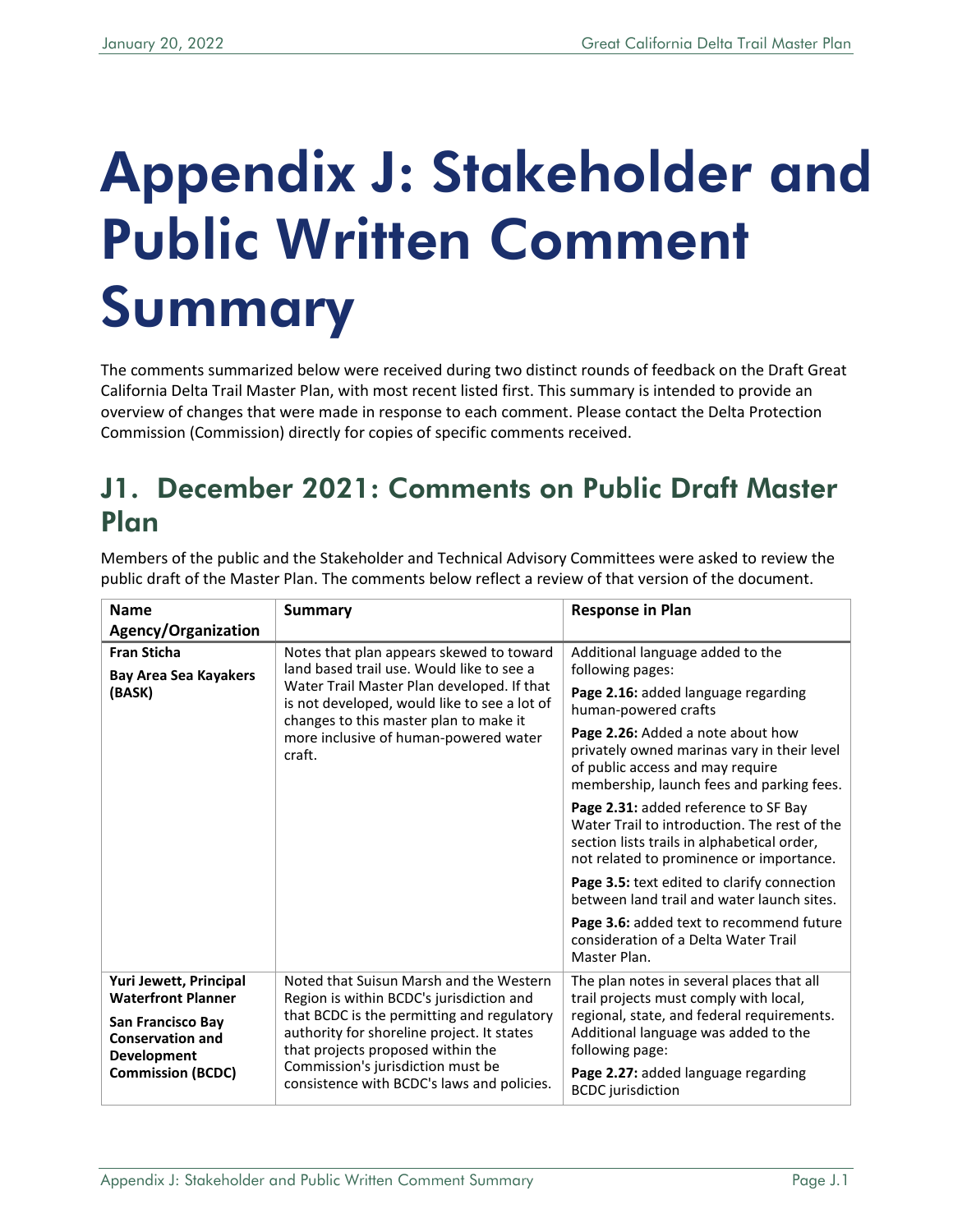| <b>Name</b>                                                     | <b>Summary</b>                                                                                                                                                                                                                                                                                                | <b>Response in Plan</b>                                                                                                                                                                                                                                                |
|-----------------------------------------------------------------|---------------------------------------------------------------------------------------------------------------------------------------------------------------------------------------------------------------------------------------------------------------------------------------------------------------|------------------------------------------------------------------------------------------------------------------------------------------------------------------------------------------------------------------------------------------------------------------------|
| <b>Agency/Organization</b>                                      |                                                                                                                                                                                                                                                                                                               |                                                                                                                                                                                                                                                                        |
| Debra Banks, Ph.D,<br><b>Executive Director</b>                 | Strongly supports plan and<br>implementation.                                                                                                                                                                                                                                                                 | Comment noted.                                                                                                                                                                                                                                                         |
| Sacramento Area<br><b>Bicycle Advocates</b><br>(SABA)           | Believes that trail can be an economic<br>engine for all the Delta towns.                                                                                                                                                                                                                                     |                                                                                                                                                                                                                                                                        |
|                                                                 | Supports using existing levees.                                                                                                                                                                                                                                                                               |                                                                                                                                                                                                                                                                        |
|                                                                 | Believes the trail should link every one of<br>the Delta Legacy Communities.                                                                                                                                                                                                                                  |                                                                                                                                                                                                                                                                        |
|                                                                 | Endorse Class I & II trails on levees, paved<br>road segments, and along non-project<br>levee segments.                                                                                                                                                                                                       |                                                                                                                                                                                                                                                                        |
|                                                                 | Believes Commission should champion the<br>Delta Trail vision.                                                                                                                                                                                                                                                |                                                                                                                                                                                                                                                                        |
| Jeff Henderson, AICP,<br><b>Deputy Executive</b>                | Noted that the Council is the regulatory<br>and appellate authority over the Delta                                                                                                                                                                                                                            | The Delta Plan was included in Appendix<br>B, Background Document Review.                                                                                                                                                                                              |
| <b>Officer</b><br>Delta Stewardship<br><b>Council (Council)</b> | Plan's (comprehensive long-term<br>management plan) policies. Council notes<br>that the draft Master Plan is not a covered<br>action under the Delta Plan and does not<br>need to submit the certification. However,<br>future trail implementation will likely be<br>require a certification of consistency. | Note that all routes shown on the Regional<br>Maps were sourced from locally approved<br>planning documents, do not represent<br>proposed Delta Trail routes, and therefore<br>have not been modified. Additional<br>language was added in the following<br>locations: |
|                                                                 | The letter notes that covered actions must<br>avoid or mitigate significant adverse<br>impacts within the Priority Habitat<br>Restoration Area (PHRA).                                                                                                                                                        | Page 2.3: added additional reference to<br>the Council and the Delta Plan.<br>Page 4.2: added reference to PHRAs and<br>impacts to habitat areas.                                                                                                                      |
|                                                                 | Notes concerns with the proposed<br>regional bikeway/Class I trail along the<br>Sacramento Ship Channel because the<br>western side of Channel and the Little<br><b>Holland Tract are a PHRA.</b>                                                                                                             | Page 2.16: added additional reference to<br>impacts to water quality.<br>Page E.3: added additional reference to<br>limiting use of pesticides.                                                                                                                        |
|                                                                 | Recommends that "the final Master Plan<br>provide design guidance for proposed trail<br>facilities which may be located near or<br>integrated with existing or future habitat<br>restoration areas."                                                                                                          |                                                                                                                                                                                                                                                                        |
| <b>Dean McCully, Vice</b><br>Commodore                          | Wants to spread the word about the Delta<br>Trail Master Plan to all yacht clubs, sea                                                                                                                                                                                                                         | Comment noted.                                                                                                                                                                                                                                                         |
| <b>San Jose Sailing Club</b>                                    | scout units, marinas, kayak clubs, and<br>other boating groups throughout<br>Northern California.                                                                                                                                                                                                             |                                                                                                                                                                                                                                                                        |
| <b>Anonymous</b>                                                | Noted that the figures are numbered<br>incorrectly in Chapter 2.                                                                                                                                                                                                                                              | Figure numbers have been reviewed and<br>updated throughout the document.                                                                                                                                                                                              |
| <b>Alex Padilla</b><br><b>Caltrans</b>                          | Recommend closer coordination with the<br>Sacramento Area Council of Government's<br>(SACOG) Draft Regional Trail Network.<br>Noted difficulty in distinguishing trail<br>types in Figures 3-4, 3-5, 3-6, and 3-7.                                                                                            | The timing of the SACOG Draft plan did<br>not allow for further coordination at this<br>time. However, staff from both agencies<br>are in close contact and future efforts will<br>be coordinated.                                                                     |
|                                                                 | Recommended adding detailed maps for<br>Adventure Hubs.                                                                                                                                                                                                                                                       | Edits to the noted figures have been made<br>to improve legibility.                                                                                                                                                                                                    |
|                                                                 |                                                                                                                                                                                                                                                                                                               | Adventure Hubs are conceptual at this<br>time and will be developed as part of the<br>NHA process.                                                                                                                                                                     |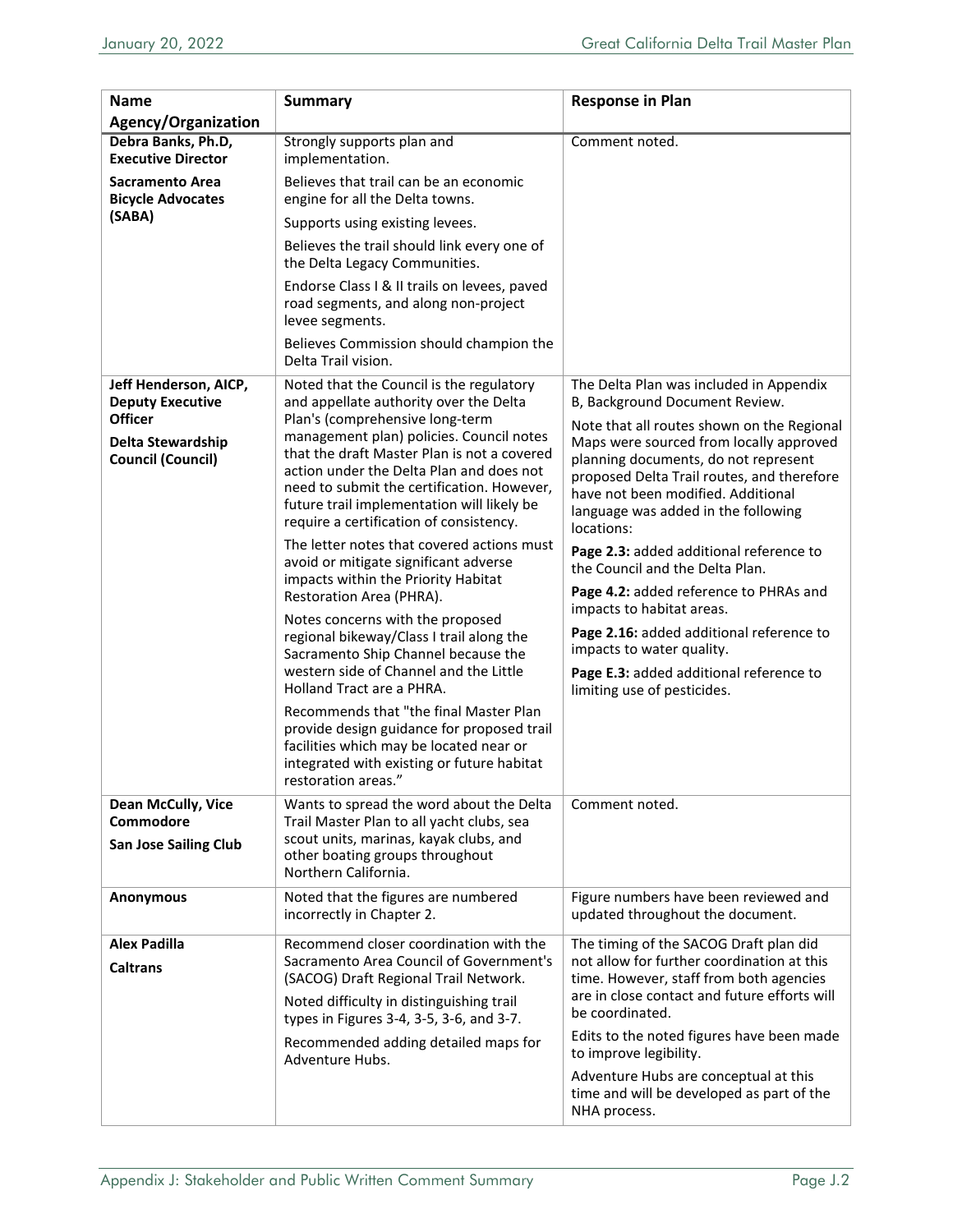| <b>Name</b><br>Agency/Organization                                       | <b>Summary</b>                                                                                                                                                                                                                              | <b>Response in Plan</b>                                                                                                                                                                                                                                                                                                                                                                 |
|--------------------------------------------------------------------------|---------------------------------------------------------------------------------------------------------------------------------------------------------------------------------------------------------------------------------------------|-----------------------------------------------------------------------------------------------------------------------------------------------------------------------------------------------------------------------------------------------------------------------------------------------------------------------------------------------------------------------------------------|
| <b>Jeff Twitchell</b>                                                    |                                                                                                                                                                                                                                             |                                                                                                                                                                                                                                                                                                                                                                                         |
|                                                                          | Repeat of September 2021 comments.                                                                                                                                                                                                          | See September 2021 comments                                                                                                                                                                                                                                                                                                                                                             |
| <b>GEI Engineers</b>                                                     |                                                                                                                                                                                                                                             |                                                                                                                                                                                                                                                                                                                                                                                         |
| <b>Margit Aramburu</b><br><b>Discover the Delta</b><br><b>Foundation</b> | Provided comments on equestrian use<br>(concerned that the plan does not address<br>equestrians), Caltrans facilities (noted the<br>Commissions Resolution 02-12), water<br>trails (more information required), and<br>the Commission role. | Discussion of considerations for<br>equestrian use is included in design<br>recommendations on page 4.15.                                                                                                                                                                                                                                                                               |
|                                                                          |                                                                                                                                                                                                                                             | Regional trails allowing equestrians are<br>indicated in Section 2I (page 2.31 to 2.38).                                                                                                                                                                                                                                                                                                |
|                                                                          |                                                                                                                                                                                                                                             | Equestrian accommodations are included<br>as part of the Main Trail designation (page<br>3.4) and Adventure Hub designation (page<br>3.5) recommendations.                                                                                                                                                                                                                              |
|                                                                          |                                                                                                                                                                                                                                             | Equestrian access is included as part of the<br>proposed designation criteria (page 3.7<br>and Appendix H).                                                                                                                                                                                                                                                                             |
|                                                                          |                                                                                                                                                                                                                                             | Resolution 02-12 (support for bike lanes)<br>and/or Resolution 01-12 (bike facilities on<br>levees) is discussed on pages 2.19, 4.2,<br>4.4, and in Appendix B.                                                                                                                                                                                                                         |
|                                                                          |                                                                                                                                                                                                                                             | Page 2.19: added text regarding Caltrans'<br>new Complete Streets policy.                                                                                                                                                                                                                                                                                                               |
|                                                                          |                                                                                                                                                                                                                                             | Water Trail planning is beyond the scope<br>of this plan. The plan does recommend<br>that the Commission develop a separate<br>and Master Plan that is specific to a Delta<br>Water Trail (see page 3.6).                                                                                                                                                                               |
|                                                                          |                                                                                                                                                                                                                                             | The Commission has and will continue to<br>monitor local planning for Delta Trail<br>opportunities.                                                                                                                                                                                                                                                                                     |
| <b>Mick Klasson</b>                                                      | Recommends closer coordination with<br>Davis.                                                                                                                                                                                               | Comment noted.                                                                                                                                                                                                                                                                                                                                                                          |
| <b>Jeff McCormack</b><br><b>Reclamation District</b><br>1002             | Noted concerns about the trail being<br>planned on the railroad levee road<br>between Twin Cities Road and Lost<br>Slough.                                                                                                                  | Additional language added. For example,<br>on Page 3.19:                                                                                                                                                                                                                                                                                                                                |
|                                                                          |                                                                                                                                                                                                                                             | "Careful local planning in partnership with<br>the adjacent properties will be important<br>to determine whether the Isleton-Stone<br>Lake Trail segment is feasible. Particular<br>attention must be paid to the agricultural<br>uses (particularly near Lost Slough and<br>Snodgrass Slough) and sensitive wildlife<br>areas (particularly near the Stone Lakes<br>Wildlife Refuge)." |
| <b>Stephen Heringer</b><br><b>Heringer Winery</b>                        | Concerns about agricultural impacts on<br>future trail users.                                                                                                                                                                               | Additional language added. For example,<br>on Page 4.8:                                                                                                                                                                                                                                                                                                                                 |
|                                                                          |                                                                                                                                                                                                                                             | "Agricultural operations can also have a<br>negative impact on trail users - such as<br>when agricultural operations create dust.                                                                                                                                                                                                                                                       |
|                                                                          |                                                                                                                                                                                                                                             | In most cases, the trail manager and the<br>adjacent agricultural operator enter a<br>Memorandum of Understanding (MOU)<br>that clearly outlines what mitigation<br>measures will be implemented and who is<br>responsible for those mitigation<br>measures."                                                                                                                           |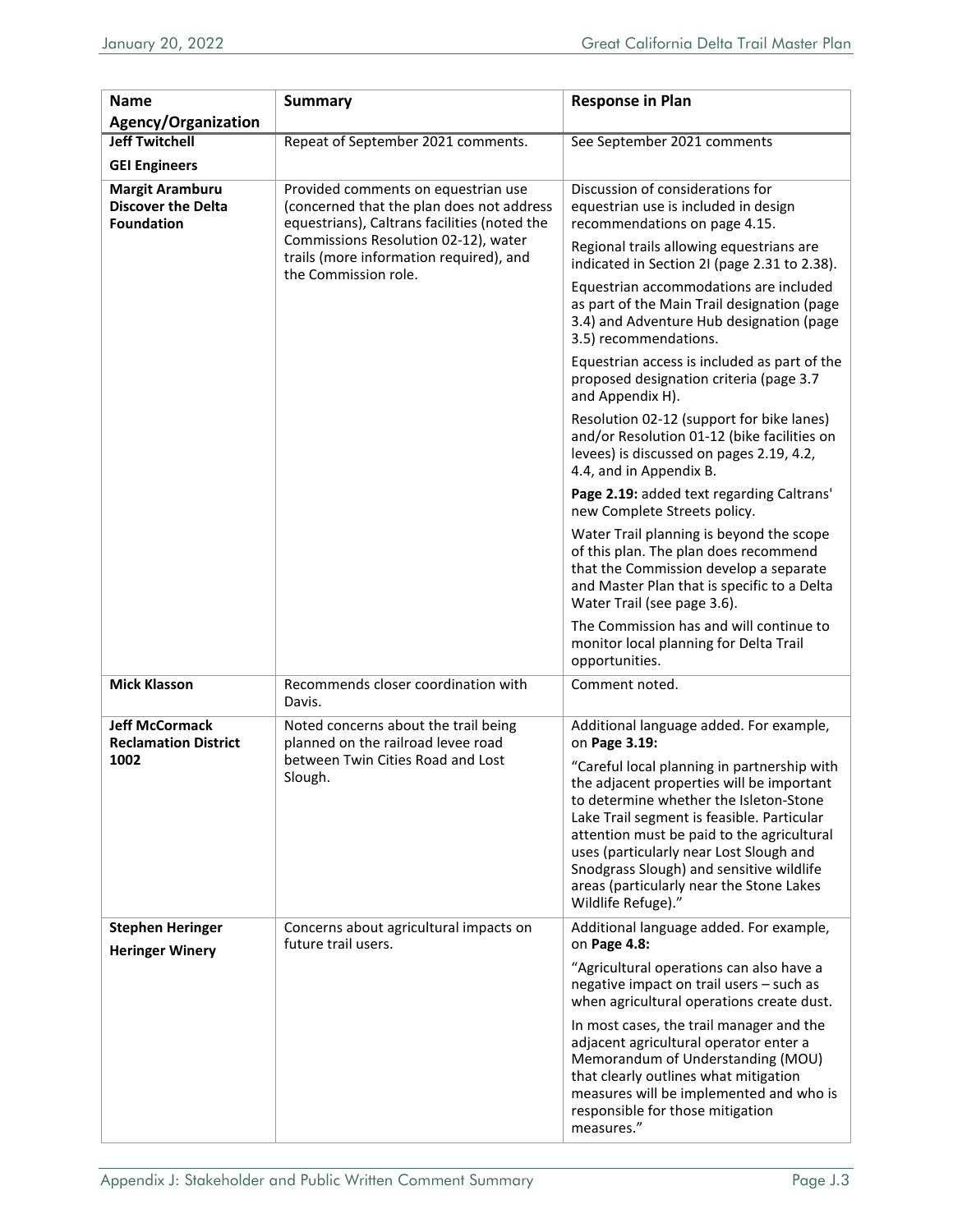## J2. September 2021: SAC & TAC Comments on Review Draft Master Plan

For the September 2021 Stakeholder and Technical Advisory Committee meeting, members were asked to review a non-public draft of the Great California Delta Trail Master Plan. The comments below reflect a review of that version of the document.

| <b>Name</b>                                                                                                                                                                                                                                                                                                                                                                                                                                                       | <b>Summary</b>                                                                                                                                                                                                                                                      | <b>Response in Plan</b>                                                                                                                                                 |
|-------------------------------------------------------------------------------------------------------------------------------------------------------------------------------------------------------------------------------------------------------------------------------------------------------------------------------------------------------------------------------------------------------------------------------------------------------------------|---------------------------------------------------------------------------------------------------------------------------------------------------------------------------------------------------------------------------------------------------------------------|-------------------------------------------------------------------------------------------------------------------------------------------------------------------------|
| Agency/Organization                                                                                                                                                                                                                                                                                                                                                                                                                                               |                                                                                                                                                                                                                                                                     |                                                                                                                                                                         |
| <b>Bruce Ole Ohlson</b><br><b>Bike East Bay, Delta</b><br>Pedalers Bicycle Club,<br><b>Contra Costa</b><br><b>Countywide Bicycle</b><br><b>Advisory Committee,</b><br><b>CCTA Bicycle &amp;</b><br><b>Pedestrian Advisory</b><br><b>Committee, Caltrans D4</b><br><b>Bicycle Advisory</b><br>Committee,<br><b>TRANSPLAN Appointee</b><br>to Highway 4 Integrated<br><b>Corridor Management,</b><br><b>Healthy &amp; Livable</b><br><b>Pittsburg Collaborative</b> | Strong support, specific detailed<br>recommendations for the following trail<br>segments: planned shoreline route<br>through the cities of Pittsburg and<br>Antioch; Iron Horse Trail extension;<br>Mokelumne Coast to Crest Trail; EBRPD's<br>Delta de Anza Trail. | The planned route in Contra Costa County<br>has been updated to show this<br>information.                                                                               |
| <b>Scott Walters</b>                                                                                                                                                                                                                                                                                                                                                                                                                                              | Support for trail and some specific<br>comments about trail width, feasibility of<br>levee-side trails.                                                                                                                                                             | Comment noted. Levee trail design is<br>addressed in Chapter 4.                                                                                                         |
| <b>Trevor Rice</b><br><b>National Park Service</b>                                                                                                                                                                                                                                                                                                                                                                                                                | Support for trail and recommendation to<br>include Pony Express NHT.                                                                                                                                                                                                | Pony Express NHT has been added to the<br>Regional Trails map and discussion in<br>Chapter 2.                                                                           |
| <b>Penny Wells</b><br><b>Bay Area Sea Kayakers</b><br>(BASK)                                                                                                                                                                                                                                                                                                                                                                                                      | Strong interest in water launch sites;<br>request to review all proposed sites.<br>Provided helpful site data and photos for<br>proposed sites (November 2021).                                                                                                     | Information on water launch sites<br>reviewed and updated. Commission staff<br>will work with BASK to further review sites<br>and potentially post on visitcadelta.com. |
| <b>Jeff Twitchell</b><br><b>GEI Consultants</b>                                                                                                                                                                                                                                                                                                                                                                                                                   | Support for trail; recommendations for<br>alignments on rail corridors, other<br>northern/central area locations.                                                                                                                                                   | Information on trail opportunities in the<br>Northern and Central Delta study regions<br>were reviewed and those maps were<br>updated based on feedback.                |
| <b>Nedzlene Ferrario</b><br><b>Solano County</b>                                                                                                                                                                                                                                                                                                                                                                                                                  | Support for trail; recommendations for<br>destinations in Solano County.                                                                                                                                                                                            | Additional alignment and destination<br>opportunities added based on feedback.                                                                                          |
| John Holder & Sean<br>Dougan<br><b>East Bay Regional Park</b><br><b>District</b>                                                                                                                                                                                                                                                                                                                                                                                  | Support for trail; note that EBRPD is a<br>strong partner in Contra Costa County<br>and has adopted existing and proposed<br>alignments for the trail through the<br>County.                                                                                        | Additional language added about EBRPD's<br>planning efforts in the Delta.                                                                                               |
| <b>Kenneth Strelo</b><br><b>City of Oakley</b>                                                                                                                                                                                                                                                                                                                                                                                                                    | Support for trail; minor corrections.                                                                                                                                                                                                                               | Corrections made.                                                                                                                                                       |
| Simone Nageon de<br>Lestang<br><b>Bay Area Ridge Trail</b><br>Council                                                                                                                                                                                                                                                                                                                                                                                             | Support for trail; partnership with<br>Carquinez Strait Scenic Loop Trail working<br>group; language corrections;<br>recommendation for including framework<br>for overnight stays.                                                                                 | Corrections made.                                                                                                                                                       |